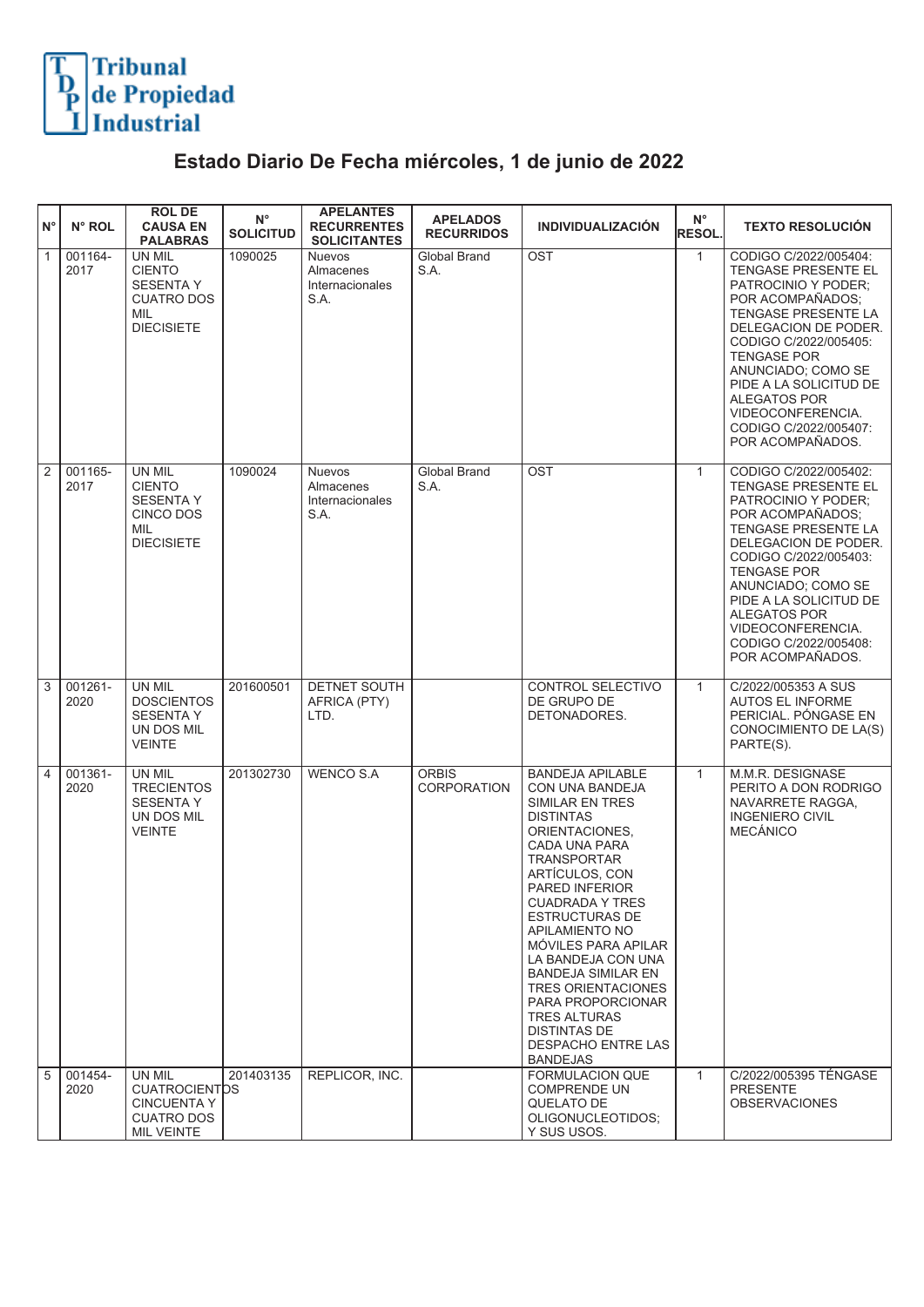| ١N°            | N° ROL             | <b>ROLDE</b><br><b>CAUSA EN</b><br><b>PALABRAS</b>                                    | $\mathsf{N}^\circ$<br><b>SOLICITUD</b> | <b>APELANTES</b><br><b>RECURRENTES</b><br><b>SOLICITANTES</b> | <b>APELADOS</b><br><b>RECURRIDOS</b>                         | <b>INDIVIDUALIZACIÓN</b>                                                                                                                                                                                                                                                                                                                                                                                                                                                                            | $N^{\circ}$<br><b>RESOL.</b> | <b>TEXTO RESOLUCIÓN</b>                                                                                                                                                                                                                                                                                                                                                                                                                                                                                                                             |
|----------------|--------------------|---------------------------------------------------------------------------------------|----------------------------------------|---------------------------------------------------------------|--------------------------------------------------------------|-----------------------------------------------------------------------------------------------------------------------------------------------------------------------------------------------------------------------------------------------------------------------------------------------------------------------------------------------------------------------------------------------------------------------------------------------------------------------------------------------------|------------------------------|-----------------------------------------------------------------------------------------------------------------------------------------------------------------------------------------------------------------------------------------------------------------------------------------------------------------------------------------------------------------------------------------------------------------------------------------------------------------------------------------------------------------------------------------------------|
| $\overline{6}$ | 001562-<br>2020    | UN MIL<br><b>QUINIENTOS</b><br><b>SESENTAY</b><br><b>DOS DOS MIL</b><br><b>VEINTE</b> | 201701862                              | <b>WENCO S.A</b>                                              | <b>CONTENEDORES</b><br><b>SAN</b><br><b>FERNANDO</b><br>SpA. | <b>CONTENEDOR QUE</b><br>MINIMIZA USO DE<br><b>MATERIA PRIMA Y</b><br><b>PERMITE</b><br><b>TRANSPORTAR</b><br>PRODUCTOS DE<br><b>MANERA SEGURA.</b><br>QUE COMPRENDE UNA<br><b>BASE, PAREDES</b><br>LATERALES MAYORES.<br>PAREDES LATERALES<br><b>MENORES, TIRANTES</b><br>DE REFUERZO<br>DEFINIDOS EN SUS<br><b>EXTREMOS POR</b><br><b>SEGMENTOS</b><br><b>COLINEARES Y EN SU</b><br><b>REGIÓN CENTRAL POR</b><br><b>SEGMENTOS RECTOS</b><br><b>CONECTADOS</b><br>ANGULADAMENTE<br><b>ENTRE SÍ</b> | $\overline{2}$               | CODIGO C/2022/005370: A<br>LO PRINCIPAL: TENGASE<br>POR ANUNCIADO; AL<br>PRIMER OTROSI: COMO<br>SE PIDE A LA SOLICITUD<br>DE ALEGATOS POR<br>VIDEOCONFERENCIA; AL<br><b>SEGUNDO OTROSI:</b><br>TENGASE PRESENTE<br>DATOS DE CONTACTO.<br>CODIGO C/2022/005365:<br>COMO SE PIDE A LA<br><b>SUSPENSION DE LA</b><br>VISTA DE LA CAUSA.<br>REITERESE DECRETO DE<br><b>AUTOS EN RELACION</b><br>POR CAMBIO DE ESTADO<br>PROCESAL.                                                                                                                       |
| $\overline{7}$ | 001590-<br>2020    | UN MIL<br><b>QUINIENTOS</b><br><b>NOVENTA</b><br>DOS MIL<br><b>VEINTE</b>             | 201602431                              | <b>ORICA</b><br><b>INTERNATIONAL</b><br>PTE LTD               | <b>DYNO NOBEL</b><br>INC.                                    | APARATO, SISTEMA Y<br>MÉTODO PARA<br><b>VOLADURAS</b>                                                                                                                                                                                                                                                                                                                                                                                                                                               | 3                            | POR INGRESADO A<br>DESPACHO CON ESTA<br>FECHA: A ESCRITO DE<br>FECHA 04-01-2021:<br>TENGASE PRESENTE AL<br>SE HACE PARTE; POR<br>ACOMPAÑADO CON<br><b>CITACION NUEVO</b><br>PLIEGO DE<br>REIVINDICACIONES; POR<br>ACOMPAÑADOS. A<br>ESCRITO DE FECHA 04-<br>01-2021: TENGASE<br>PRESENTE LAS<br>DELEGACIONES:<br><b>TENGASE PRESENTE</b><br>PERSONERIA. POR<br>ACOMPAÑADOS.<br>CODIGO C/2022/005359:<br><b>TENGASE POR</b><br>ANUNCIADO.<br>SE CITA A LAS PARTES A<br>UN COMPARENDO DE<br><b>ESTILO PARA LA</b><br>DESIGNACIÓN DEL<br><b>PERITO</b> |
| $\overline{8}$ | 000156-<br>2021    | <b>CIENTO</b><br><b>CINCUENTA Y</b><br>SEIS DOS MIL<br>VEINTE Y UN                    | 201700162                              | OXOLIFE, S.L.                                                 |                                                              | USO DE UNA SAL DE<br>TUNGSTENO O UN<br>SOLVATO DE LA MISMA<br>PARA FAVORECER LA<br><b>FERTILIDAD Y LA</b><br><b>REPRODUCCIÓN</b><br>NORMAL O MEJORAR<br>LA EFICACIA DE UNA<br><b>TÉCNICA DE</b><br><b>REPRODUCCIÓN</b><br>ASISTIDA.                                                                                                                                                                                                                                                                 | 2                            | CODIGO C/2022/005364:<br>COMO SE PIDE A LA<br>SUSPENSION DE LA<br>VISTA DE LA CAUSA.<br>REITERESE DECRETO DE<br><b>AUTOS EN RELACION</b><br>POR CAMBIO DE ESTADO<br>PROCESAL.                                                                                                                                                                                                                                                                                                                                                                       |
| $\overline{9}$ | 000489-<br>2022    | CUATROCIENTOS325242<br><b>OCHENTA Y</b><br>NUEVE DOS<br>MIL VEINTE Y<br><b>DOS</b>    |                                        | INTERCONTINENT ARGANIZACION<br><b>GREAT BRANDS</b><br>LL.     | SOLARTE Y CIA<br>SCA                                         | <b>GRONCH</b>                                                                                                                                                                                                                                                                                                                                                                                                                                                                                       | $\mathbf{1}$                 | <b>SENTENCIA</b><br><b>REVOCATORIA</b>                                                                                                                                                                                                                                                                                                                                                                                                                                                                                                              |
|                | 10 000505-<br>2022 | <b>QUINIENTOS</b><br>CINCO DOS<br>MIL VEINTE Y<br>DOS.                                | 1325252                                | INTERCONTINENT ARGANIZACIÓN<br><b>GREAT BRANDS</b><br>LL.     | SOLARTE Y CIA<br>SCA                                         | BYN'S                                                                                                                                                                                                                                                                                                                                                                                                                                                                                               | $\mathbf{1}$                 | <b>SENTENCIA</b><br><b>REVOCATORIA</b>                                                                                                                                                                                                                                                                                                                                                                                                                                                                                                              |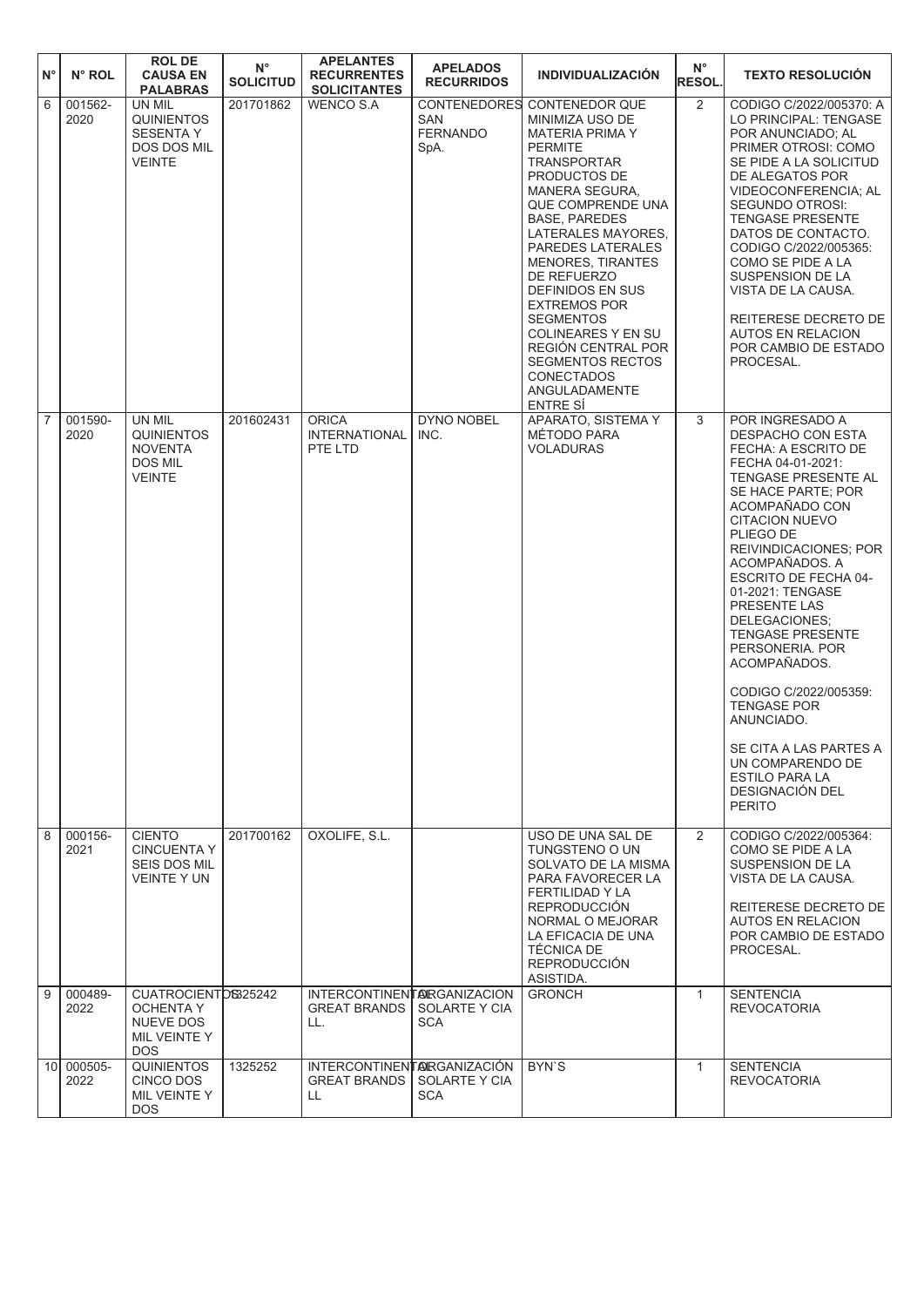| N°              | N° ROL          | <b>ROL DE</b><br><b>CAUSA EN</b><br><b>PALABRAS</b>                                          | $N^{\circ}$<br><b>SOLICITUD</b> | <b>APELANTES</b><br><b>RECURRENTES</b><br><b>SOLICITANTES</b>                                                                                                                                     | <b>APELADOS</b><br><b>RECURRIDOS</b>                | <b>INDIVIDUALIZACIÓN</b>              | $N^{\circ}$<br><b>RESOL.</b> | <b>TEXTO RESOLUCIÓN</b>                                                                                                                                                                                                                                                                                                                                                                                             |
|-----------------|-----------------|----------------------------------------------------------------------------------------------|---------------------------------|---------------------------------------------------------------------------------------------------------------------------------------------------------------------------------------------------|-----------------------------------------------------|---------------------------------------|------------------------------|---------------------------------------------------------------------------------------------------------------------------------------------------------------------------------------------------------------------------------------------------------------------------------------------------------------------------------------------------------------------------------------------------------------------|
| 11              | 000551-<br>2022 | <b>QUINIENTOS</b><br><b>CINCUENTA Y</b><br>UN DOS MIL<br><b>VEINTEY</b><br>DOS.              | 1382215                         | APPLE INC.                                                                                                                                                                                        |                                                     | <b>SF COMPACT</b>                     | $\overline{2}$               | CODIGO C/2022/005384: A<br>LO PRINCIPAL: TENGASE<br>POR ANUNCIADO; AL<br>OTROSI: COMO SE PIDE<br>A LA SOLICITUD DE<br><b>ALEGATOS POR</b><br>VIDEOCONFERENCIA.<br><b>SENTENCIA</b><br><b>REVOCATORIA</b>                                                                                                                                                                                                            |
| 12              | 000565-<br>2022 | <b>QUINIENTOS</b><br><b>SESENTA Y</b><br>CINCO DOS<br>MIL VEINTE Y<br><b>DOS</b>             | 1391788                         | <b>ESTACION</b><br>ROCK SPA                                                                                                                                                                       | SCHOOL OF<br>ROCK, LLC                              | <b>ESTACION ROCK</b>                  | $\overline{2}$               | CODIGO C/2022/005342:<br>TENGASE PRESENTE LA<br>DELEGACION DE PODER<br>EN FAVOR DE NICOLAS<br>FIGUEROA ROZAS.<br>CODIGO/ 005387: COMO<br>SE PIDE A LA SOLICITUD<br>DE ALEGATOS POR<br>VIDEOCONFERENCIA;<br><b>TENGASE POR</b><br>ANUNCIADO.<br>CODIGO/005381: COMO<br>SE PIDE A LA SOLICITUD<br>DE ALEGATOS POR<br>VIDEOCONFERENCIA;<br><b>TENGASE POR</b><br>ANUNCIADO.<br><b>SENTENCIA</b><br>REVOCATORIA PARCIAL |
| 13 <sup>1</sup> | 000579-<br>2022 | <b>QUINIENTOS</b><br><b>SETENTA Y</b><br>NUEVE DOS<br>MIL VEINTE Y<br><b>DOS</b>             | 1391991                         | <b>NICOLÁS</b><br><b>TUGAS</b><br><b>FAÚNDEZ</b>                                                                                                                                                  | <b>CERVECERA</b><br><b>CCU CHILE</b><br><b>LTDA</b> | <b>VERMUT LIMACHE</b><br><b>VIEJO</b> | 2                            | CODIGO C/2022/005379:<br>TENGASE PRESENTE LA<br>DELEGACION DE PODER<br>EN FAVOR DE<br>ALEJANDRA VARELA<br>PATIÑO. CODIGO<br>C/2022/005380: A LO<br>PRINCIPAL: TENGASE<br>POR ANUNCIADO; AL<br>OTROSI: COMO SE PIDE<br>A LA SOLICITUD DE<br><b>ALEGATOS POR</b><br>VIDEOCONFERENCIA.<br><b>SENTENCIA</b><br><b>CONFIRMATORIA</b>                                                                                     |
| 14              | 000586-<br>2022 | <b>QUINIENTOS</b><br><b>OCHENTA Y</b><br><b>SEIS DOS MIL</b><br><b>VEINTEY</b><br><b>DOS</b> | 1374175                         | PABLO ANDRÉS<br><b>VARGAS</b><br><b>GARCÍA PAOLA</b><br><b>ANDREA</b><br>CATALDO LEIVA<br><b>FELIPE</b><br><b>URBANO</b><br><b>GÓMEZ FIERRO</b><br><b>GINO</b><br><b>GUILLERMO</b><br>SOLARI DÍAZ |                                                     | <b>VERBO</b>                          | $\overline{2}$               | CODIGO C/2022/005318: A<br>LO PRINCIPAL: COMO SE<br>PIDE A LA SOLICITUD DE<br><b>ALEGATOS POR</b><br>VIDEOCONFERENCIA; AL<br><b>OTROSI: TENGASE POR</b><br>ANUNCIADO.<br><b>SENTENCIA</b><br><b>CONFIRMATORIA</b>                                                                                                                                                                                                   |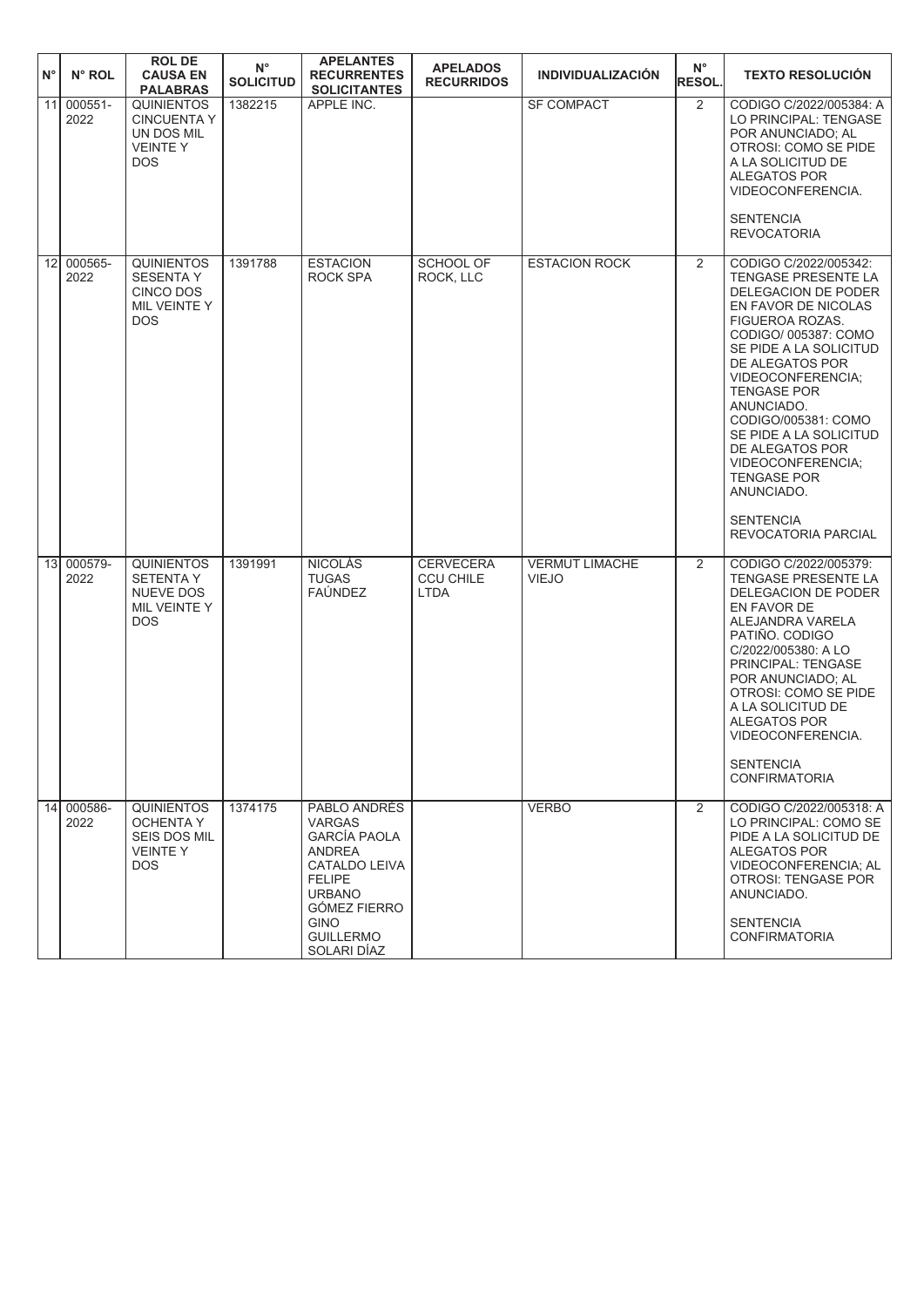| $N^{\circ}$     | N° ROL             | <b>ROL DE</b><br><b>CAUSA EN</b><br><b>PALABRAS</b>                                     | $N^{\circ}$<br><b>SOLICITUD</b> | <b>APELANTES</b><br><b>RECURRENTES</b><br><b>SOLICITANTES</b>           | <b>APELADOS</b><br><b>RECURRIDOS</b> | <b>INDIVIDUALIZACIÓN</b> | $N^{\circ}$<br><b>RESOL.</b> | <b>TEXTO RESOLUCIÓN</b>                                                                                                                                                                                                                                                                                                                                                                                                                                                                                      |
|-----------------|--------------------|-----------------------------------------------------------------------------------------|---------------------------------|-------------------------------------------------------------------------|--------------------------------------|--------------------------|------------------------------|--------------------------------------------------------------------------------------------------------------------------------------------------------------------------------------------------------------------------------------------------------------------------------------------------------------------------------------------------------------------------------------------------------------------------------------------------------------------------------------------------------------|
| 15              | 000587-<br>2022    | <b>QUINIENTOS</b><br><b>OCHENTA Y</b><br>SIETE DOS<br>MIL VEINTE Y<br><b>DOS</b>        | 1393322                         | CONSTANZA<br><b>MARCELA</b><br><b>DUCAUD</b><br><b>NORAMBUENA</b>       | <b>JOYA PLÁSTICA</b><br><b>SPA</b>   | <b>CONSCIOUS</b>         | 3                            | CODIGO C/2022/005317: A<br>LO PRINCIPAL: COMO SE<br>PIDE A LA SOLICITUD DE<br>ALEGATOS POR<br>VIDEOCONFERENCIA; AL<br>OTROSI: TENGASE POR<br>ANUNCIADO.<br>CODIGO C/2022/005382: A<br>LO PRINCIPAL: TENGASE<br>POR ANUNCIADO: AL<br>PRIMER OTROSI: COMO<br>SE PIDE A LA SOLICITUD<br>DE ALEGATOS POR<br>VIDEOCONFERENCIA; AL<br>SEGUNDO OTROSI:<br><b>TENGASE PRESENTE</b><br>DATOS DE CONTACTO.<br><b>SENTENCIA</b><br><b>CONFIRMATORIA</b>                                                                 |
| 16 <sup>1</sup> | 000589-<br>2022    | <b>QUINIENTOS</b><br><b>OCHENTA Y</b><br><b>NUEVE DOS</b><br>MIL VEINTE Y<br><b>DOS</b> | 1467533                         | AYÜN VET SPA                                                            |                                      | <b>AYÜN VET</b>          | $\mathbf{1}$                 | <b>SENTENCIA</b><br><b>CONFIRMATORIA</b>                                                                                                                                                                                                                                                                                                                                                                                                                                                                     |
| 17              | 000590-<br>2022    | <b>QUINIENTOS</b><br><b>NOVENTA</b><br><b>DOS MIL</b><br><b>VEINTEY</b><br><b>DOS</b>   | 1468542                         | <b>MANUEL</b><br><b>LEANDRO</b><br>CORNEJO<br><b>ESPINOZA</b>           |                                      | <b>ELEMAC</b>            | $\mathbf{1}$                 | <b>SENTENCIA</b><br><b>CONFIRMATORIA</b>                                                                                                                                                                                                                                                                                                                                                                                                                                                                     |
|                 | 18 000593-<br>2022 | <b>QUINIENTOS</b><br><b>NOVENTA Y</b><br><b>TRES DOS</b><br>MIL VEINTE Y<br><b>DOS</b>  | 1448525                         | <b>COMPAÑÍA</b><br><b>ELECTRO</b><br>METALÚRGICA<br>S.A.                | FITT SPA                             | <b>ME FIT</b>            | 2                            | RESOLVIENDO CODIGOS:<br>C/2022/005393: CODIGO<br>C/2022/005394: CODIGO<br>C/2022/005397: CODIGO<br>C/2022/005398: CODIGO<br>C/2022/005399:<br>CODIGO C/2022/005401:<br>POR ACOMPAÑADOS<br>CON CITACION.                                                                                                                                                                                                                                                                                                      |
| 19 <sup>1</sup> | 000594-<br>2022    | <b>QUINIENTOS</b><br><b>NOVENTA Y</b><br>CUATRO DOS<br>MIL VEINTE Y<br><b>DOS</b>       | 1346631                         | AGROINDUSTRIALVITIVINICOLA<br>Y COMERCIAL<br><b>SUPERFRUIT</b><br>LTDA. | <b>INVINA</b><br>LIMITADA            | EL RACO                  | 3                            | CODIGO C/2022/005354: A<br>LO PRINCIPAL: TENGASE<br>POR ANUNCIADO; AL<br>PRIMER OTROSI: COMO<br>SE PIDE A LA SOLICITUD<br>DE ALEGATOS POR<br><b>VIDEOCONFERENCIA: AL</b><br>SEGUNDO OTROSI: POR<br>ACOMPAÑADOS: AL<br><b>TERCER OTROSI:</b><br>TENGASE PRESENTE EL<br>PATROCINIO Y PODER.<br>CODIGO C/2022/005406: A<br>LO PRINCIPAL: COMO SE<br>PIDE A LA SUSPENSION<br>DE LA VISTA DE LA<br>CAUSA; AL PRIMER<br><b>OTROSI: POR</b><br>ACOMPAÑADO; AL<br>PRIMER Y SEGUNDO<br>OTROSI: POR<br>ACOMPAÑADOS; AL |
|                 |                    |                                                                                         |                                 |                                                                         |                                      |                          |                              | <b>TERCER OTROSI:</b><br>TENGASE PRESENTE EL<br>PATROCINIO Y PODER.<br>REITERESE DECRETO DE<br><b>AUTOS EN RELACION</b><br>POR CAMBIO DE ESTADO<br>PROCESAL.                                                                                                                                                                                                                                                                                                                                                 |